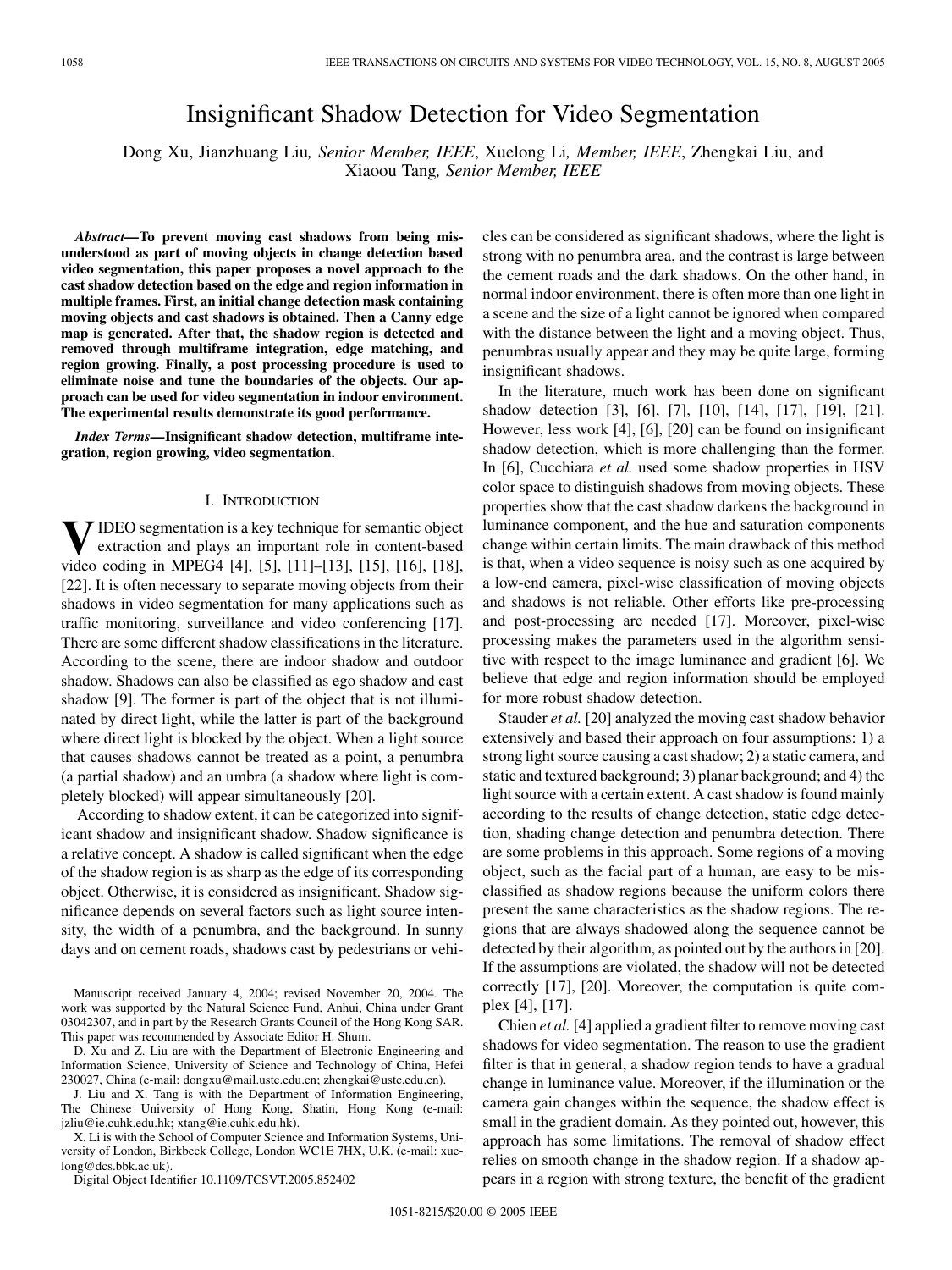

Fig. 1. Block diagram of the cast shadow detection algorithm.

filter will be lost. In addition, when the moving object has weak edges and is less textured, the segmentation result may degrade since the gradient filter also removes some useful information from the original image.

In this paper, we propose an effective approach to the detection and removal of moving cast shadows in normal indoor scenes where the camera is stationary. It is especially appropriate for the applications of indoor video surveillance and conferencing. The approach includes: 1) the generations of initial change detection masks and Canny edge maps; 2) shadow region detection by multiframe integration, edge matching, and region growing; and 3) shadow region removal and post-processing for eliminating noise and tuning object boundaries. The main contribution of this paper is that we successfully separate a moving object from its cast shadow by a region growing scheme, where the selection of seeds in shadow regions and the growing stop criterion are decided by the edge information in multiple frames. We have compared our approach with the gradient filter in [[4\]](#page-6-0), which is the most recent and related to our work. The experimental results show that our approach performs better.

#### II. CAST SHADOW DETECTION ALGORITHM

### *A. Outline of the Algorithm*

The block diagram of the algorithm is shown in Fig. 1. Given a sequence  $f_1, f_2, \ldots, f_i, \ldots$ , first an initial change detection mask (CDM) at frame  $i$ , CDM<sub>i</sub>, is obtained. The Canny edge map of this frame  $CE_i$  is also generated. Then  $CE_i, CE_{i-n}$  and  $CE_{i-m}$  are fed into the step of the shadow region detection, where  $CE_{i-n}$  and  $CE_{i-m}$  are the Canny edge maps of two previous frames  $i - n$  and  $i - m$ , respectively. The output of this step, denoted by  $CDM_i^{\text{shadow}}$ , is the detected shadow region in . With  $CDM_i$  and  $CDM_i^{\text{shadow}}$ , the initial moving object  $MO_i^{\text{initial}}$  can be created directly. The last step is the post-processing for eliminating noise and tuning the boundary of the moving object, from which we have the final detected moving object  $MO_i^{\text{final}}$ .

### *B. Creating Initial CDMs and Canny Edge Maps*

To obtain the initial CDM for a frame is an important step for moving object segmentation. This mask usually contains moving objects and cast shadows. We adopt the background registration algorithm proposed by Chien *et al.* [[4\]](#page-6-0) to create it. This scheme has been verified, both in [[4\]](#page-6-0) and in our experiments, to have better performance than the commonly used frame difference technique [\[12](#page-6-0)]. Figs. 2(b) and 3(b) shows an example of  $CDM_i$ .

We use the popular Canny edge detection algorithm [[2\]](#page-6-0) to generate an edge map because it is excellent for obtaining precise edges. The result  $CE<sub>i</sub>$  is of values 0 and 255, as shown in Figs.  $2(c)$  and  $3(c)$ .

From Figs. 2(b) and 3(b), we see that the moving cast shadows appear in the initial CDMs. However, the fact that the transition from the backgrounds to the shadow regions is gradual makes the edges caused by the shadow boundaries almost invisible in Figs. 2(c) and 3(c). This phenomenon exists in indoor environment, and is very useful for the detection of indoor shadows.

### *C. Shadow Region Detection*

The block diagram of the shadow region detection is shown in Fig. 4, which is the kernel of our approach. The detailed explanations of the steps are given in the following.

*1) Multiframe Integration:* In normal indoor environment, an insignificant shadow often appears in an area where the gray levels change gradually from the background to the shadowed region. An obvious example is shown in Fig. 3(a). Therefore, we can use the Canny edge operation to suppress the weak edges. From Fig. 3(c), we see that few edges exist in the shadow region. The effect of the shadow has been excluded from the edge map. For this example, it is not difficult to remove the shadow from the moving person with the information in Fig. 3(b) and (c). However, in some video sequences, shadows appear in highly textured background, as shown in Fig. 2, where the textured backgrounds bring the edges and affect moving object detection. Therefore, how to remove those edges in shadow regions becomes an important and challenging task.

Edges can be classified as *static* edges and *moving* edges. The former belong to the background, and the latter to the moving object. Moving Canny edges are the most important cue for the region growing algorithm discussed later. Thus, it is necessary to distinguish the moving edges from static edges. In [[20\]](#page-6-0), Stauder *et al.* used the information in two consecutive frames to find static and moving edges. But this method is easy to generate many *false negative edges*, which denotes the moving edges considered as static edges. Fig. 5 shows an example. The original interior Canny edges in Fig. 5(a) are the Canny edges lying inside  $CDM_i$ . (In what follows, the term *interior* is used to denote *inside* CDM<sub>i</sub>.) Fig. 5(b) shows the interior moving Canny edges obtained by the two-consecutive-frame-based method. Comparing Fig. 5(a) and (b), we see that many moving edges are lost (classified as static edges). In our experiments, we found that these false negative edges may result in seriously bad outcome. For example, there are many gaps in the person's boundary in Fig. 5(b), indicating that some moving edges have been considered as static edges. Through these gaps, the region growing algorithm may grow into the head and shoulder of the person and thus misclassify part of the moving person into the shadow region.

Now, we propose a scheme called multiframe integration to remove the edges in the background and to preserve the edges of the moving object as much as possible. From our experiments, we have found that three frames are suitable to achieve this goal.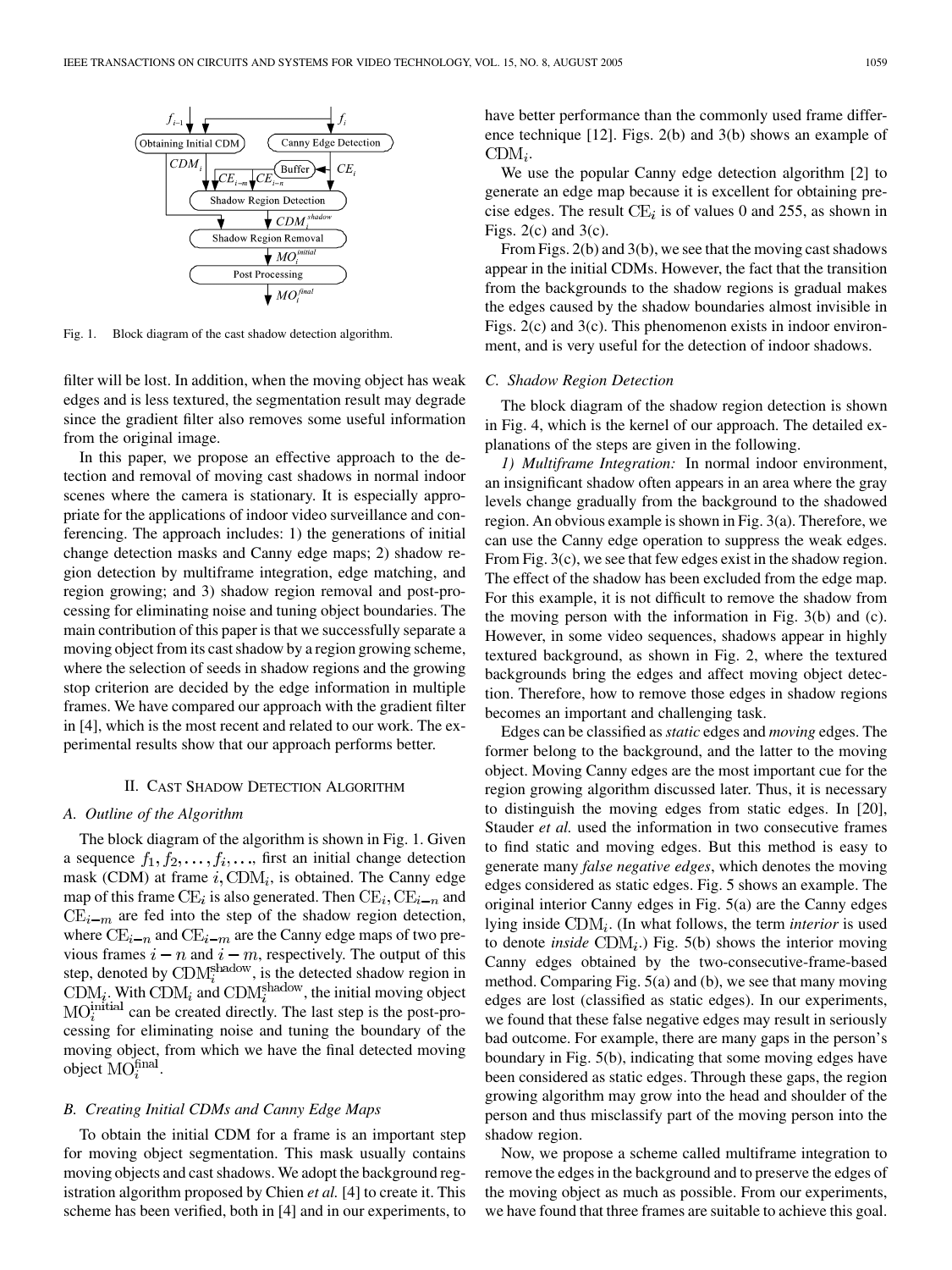

Fig. 2. Illustration of the results of the main steps in our algorithm with frame 46 of the video sequence Erik. (a)  $f_{46}$  of Erik. (b) CMD<sub>46</sub>. (c) CE<sub>46</sub>. (d)  $\text{ECMD}_{46}$ . (e)  $\text{ICE}_{46}$ . (f)  $\text{MCE}_{46}^{\text{interior}}$ . (g)  $\text{SRE}_{46}$ . (h)  $\text{SRE}_{46}^{\text{final}}$ . (i)  $\text{DMCE}_{46}^{\text{interior}}$ . (j)  $\text{CMD}_{46}^{\text{shadow}}$ . (k)  $\text{MO}_{46}^{\text{initial}}$ . (l)  $\text{MO}_{46}^{\text{final}}$ .



Fig. 3. Main results for the frame 53 of the video sequence Hall. (a)  $f_{53}$  of Hall. (b) CMD  $_{53}$ . (c) CE  $_{53}$ . (d) SRE $_{53}$ . (e) SRE $_{53}^{\text{final}}$ . (f) CDM $_{53}^{\text{signal}}$ . (g) MO $_{53}^{\text{total}}$ .  $(h) MO_{53}^{final}$ .

The integrated edge information is kept in  $ICE<sub>i</sub>$ , which is defined in (1), shown at the bottom of the page, where  $p$  denotes a pixel. In this scheme, the edge points in the Canny edge map of the current frame  $i$  are considered as static edges only when they are also the Canny edges in the past frames  $i - n$  and  $i - m$ . Thus, it is not easy to misclassify the moving object edges as the static edges, preserving the object edges well, and being able to remove the edges in the background effectively (see (4) below where the static edges in  $ICE<sub>i</sub>$  are discarded).

In our experiments,  $n$  and  $m$  are chosen as 3 and 5, respectively; they are not set to 1 and 2, because the former choice can better preserve edges when the moving object moves very slowly. Fig. 5(c) gives an example obtained by our three-framebased method where the moving Canny edges in  $CDM<sub>i</sub>$  are shown. It is not difficult to see that compared with Fig. 5(b), there are much fewer false negative edges, and the boundary of the moving object is preserved better. Fig. 2(e) shows another example with all the moving Canny edges given. Similar results obtained in our experiments reveal that our multiframe Canny edge integration technique can be used to detect shadow regions in both highly textured and smooth backgrounds. The following analysis shows the relations among the two-frame-based

(1)

$$
ICE_i(p) = \begin{cases} \text{not edge}, & \text{if } CE_i(p) = 0\\ \text{static edge}, & \text{if } CE_i(p) = CE_{i-n}(p) = CE_{i-m}(p) = 255\\ \text{moving edge}, & \text{otherwise} \end{cases}
$$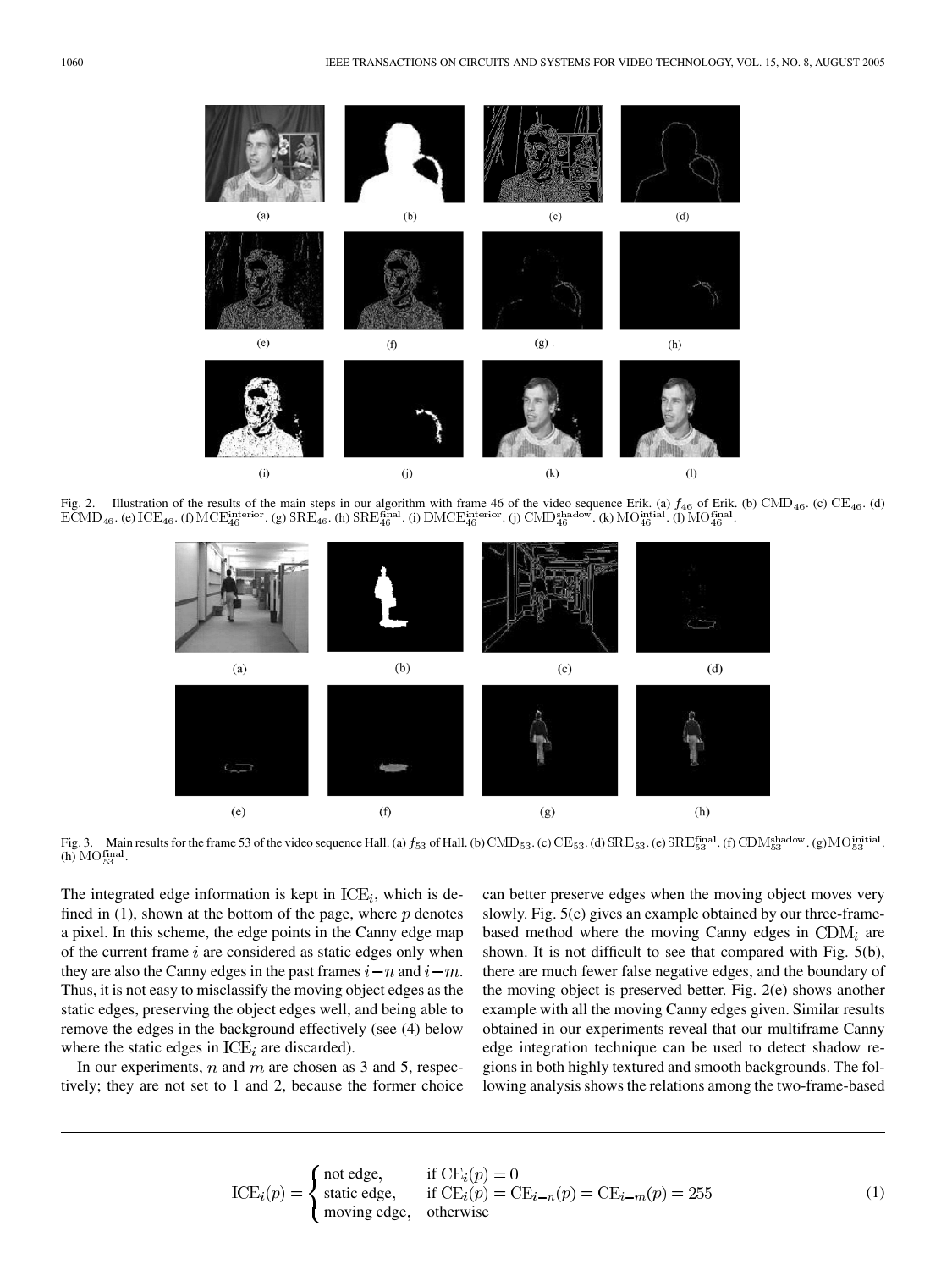

Fig. 4. Block diagram of the shadow region detection.



Fig. 5. Generating interior moving Canny edges by the two methods. (a) Original interior Canny edges. (b) Interior moving Canny edges obtained by the two-frame-based method. (c) Interior moving Canny edges obtained by our multiframe-based method.

method, the multiframe-based method, and the false negative edges.

An edge map can be treated as a grey-level image before converted to a binary one in the final step of the Canny edge detection. Our analysis is based on these grey-level edge maps. Let FD be the frame difference of two edge maps. Let  $\beta_t$  and  $\beta_m$ be the false negative rates generated by the two-frame-based and multiframe-based methods, respectively. We define the *false negative rate* as the probability of a moving edge point classified as a static one. Let  $H$  be the hypothesis that a pixel is a moving edge point. Then

$$
\beta_t = \text{Prob}(|\text{FD}| < \text{TH}_t | H) \tag{2}
$$

$$
\beta_m = [\text{Prob}([\text{FD}] < \text{TH}_m \, | \, H)]^{r-1} \tag{3}
$$

where  $r$  is the number of edge maps in the multiframe-based method, all the edge point in  $FD$ 's are assumed to be independentaly identically distributed (i.i.d.), and  $TH_t$  and  $TH_m$  are the decision thresholds for the two methods. With these analysis and assumptions, we have  $\beta_t > \beta_m$  if  $\mathrm{TH}_t = \mathrm{TH}_m$ . Therefore, our multiframe-based method can produce less false negative edges.

The multiframe integration may produce more *false positive edges* than the two-frame-based method, which can be found in the shadow regions in Fig. 5(b) and (c). Here false positive edges denote the static edges that are misclassified as moving edges. However, this drawback is not serious in our approach. These edges have little effect on the region growing described later and thus little effect on the shadow detection. Moreover, they can be removed in the postprocessing step.

*2) Finding Interior Moving Canny Edges and the Edges of*  $CDM_i$ : With  $ICE_i$  and  $CDM_i$ , it is not difficult to find the

interior moving Canny edges,  $MCE_i^{interior}$ , and the edges of  $CDM_i$  and  $ECDM_i$ . Two sets are defined for obtaining them

$$
\begin{aligned} \text{MCE}_{i}^{\text{interior}} &= \{p \mid \text{ICE}_{i}(p) = \text{moving Canny edge}, p \in \text{CDM}_{i}\} \quad (4) \\ \text{ECDM}_{i} &= \{p \mid p \in \text{CDM}_{i}, p' \notin \text{CDM}_{i}, \text{NG}(p, p') = \text{true}\} \end{aligned}
$$

where p and p' are pixels, and  $NG(p, p')$  is a function that returns *true* when p and  $p'$  are in 4-neighborhood and *false* otherwise. Fig. 2(d) shows an example of  $\mathrm{ECDM}_i$ , and Figs. 2(f) and 5(c) give two  $MCE_i^{\text{interior}}$ . The interior moving Canny edges  $MCE<sub>i</sub>$ <sup>interior</sup> provide important information for the seed point selection and region growing that are discussed later.

*3) Edge Matching, Seed Region Formation, and Morphologic Dilation:* Because we use a region growing algorithm to detect the cast shadow, we have to generate some seed points at first. The edges of the shadow region in  $CDM_i$  are good seeds. Therefore, we hope to separate the shadow region edges  $(SRE<sub>i</sub>)$  in ECDM<sub>i</sub> from the moving object edges  $(MOE<sub>i</sub>)$ . This can be achieved with  $\text{ECDM}_i$  and  $\text{MCE}_i^{\text{interior}}$  because most edge points in MOE<sub>i</sub> have *matching* (i.e., corresponding) moving edges in  $MCE_i^{\text{interior}}$  when a small neighbor of each point is considered, while most edge points in  $SRE_i$  fail to find such matching edges [see Fig. 2(d) and (f)]. Thus, we use the following equation to obtain  $SRE_i$ :

$$
SRE_i = \{p \mid p \in ECDM_i, \min \| |p - p'\|
$$
  
> T<sub>search</sub>, p' \in MCE<sub>i</sub><sup>interior</sup> \n(6)

where  $T_{\text{search}}$  (chosen as 2) is a threshold that confines the searching neighbor, and  $\|\cdot\|$  denotes the chosen chessboard distance. The set  $SRE_i$  serves as the initial seed points for the region growing algorithm.

Fig. 2(g) shows an example of  $SRE_i$ . Comparing Fig. 2(b) and (g), it can be found that the connected white pixels correspond to the edges of the shadow region very well. However, some sporadic pixels, which belong to the edges of the moving object, also appear in  $SRE_{46}$ . In order to remove these points, the component connection algorithm in [\[8](#page-6-0)] is implemented here to connect the initial seed points. Among all the connected regions, only those with points more than a threshold  $T_{\text{minseedpoint}}$  (chosen as 30) are used to be the final seed region of edges  $(SRE<sub>i</sub>$ final) in the shadow region. Fig. 2(h) gives an example of  $SRE_i^{\text{final}}$  where the moving edge points in Fig. 2(g) have been removed and the remaining seed points all belong to the shadow region. Although we have focused on the discussion for textured background, our approach works also for smooth background. An example is given in Figs. 3(d) and (e).

The morphologic dilation step in Fig. 4 dilates  $MCE<sub>i</sub>$ <sup>interior</sup>. the result of which,  $\text{DMCE}_{i}^{\text{interior}}$ , is part of the input to the region growing algorithm. This operation is used to fill small gaps possibly existing on the common boundary between the moving object and the shadow region. These gaps are caused by the wrong connection in the heuristic searching step of the Canny edge detection algorithm [[2\]](#page-6-0). The structure element is a  $3 \times 3$  square. Fig. 2(i) shows an example of this operation.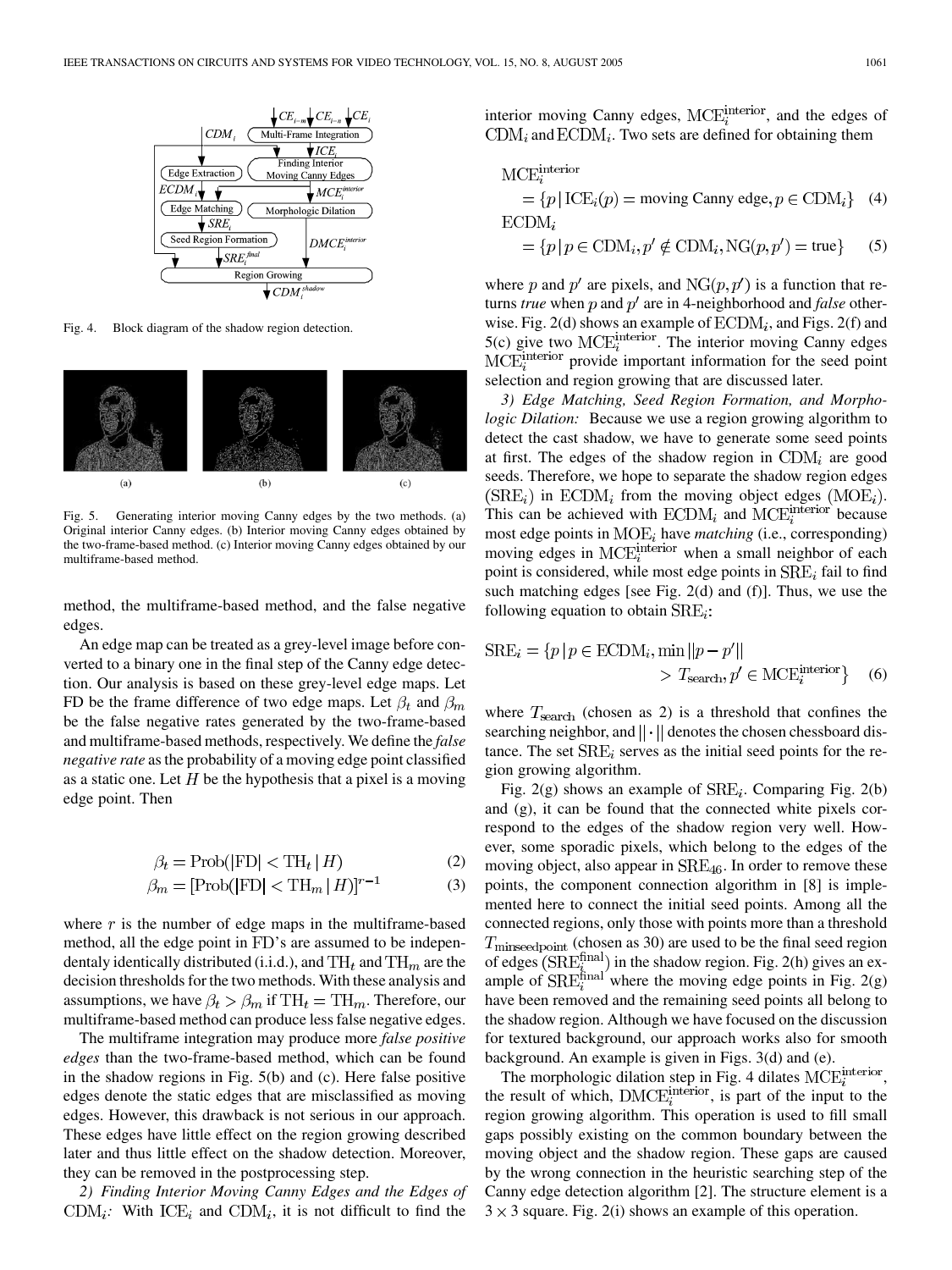*4) Region Growing:* The region growing algorithm in [[1\]](#page-6-0) is modified for the shadow detection. The algorithm begins with the seed points in the shadow region (i.e., those in  $SRE<sub>i</sub>^{\text{final}}$ ), expands them pixel by pixel in  $CDM_i$ , and puts the detected shadow points in a set denoted by  $CDM_i^{\text{shadow}}$ . It will stop when the region cannot grow anymore. Note that the points in  $DMCE<sub>i</sub>$ <sup>interior</sup>, which mainly belong to the moving object, should not be put in  $\text{CDM}_i^{\text{shadow}}$ . The pseudocode of the modified region growing algorithm is described as follows.

1. Initialization: Put points  $\in \text{SRE}_{i}^{\text{final}}$  into a circle queue cq **and** set CDM<sup>shadow</sup> =  $\emptyset$ 

2. **while**  $cq \neq \emptyset$  **do** 

3. **begin**

4. Remove a point  $x$  from cq

5. Label x as visited **and** put x into CDM<sup>shadow</sup>

6. **for** every neighbor  $y$  of  $x$  in 4-neighborhood **do** 

7. **if**  $y \in \text{CDM}_i$  and  $y \notin \text{DMCE}_i^{\text{interior}}$  and  $y$  has not been visited **then** put  $y$  into cq

8. **end**

Figs. 2(j) and 3(f) show two examples of the region growing. From the results, it can be seen that the shadow regions in  $CDM_i$ are detected very well.

## *D. Removing the Shadow Region and Post-Processing*

With  $CDM_i$  and  $CDM_i^{\text{shadow}}$ , the initial moving object mask,  $MOM_i^{\text{initial}}$ , can be obtained by  $MOM_i^{\text{initial}}$  =  $CDM_i$  –  $CDM_i^{\text{shadow}}$ . The detected initial moving object  $MO_i^{\text{initial}}$  is simply the region of the original frame in  $\text{MOM}_i^{\text{initial}}$ . Figs. 2(k) and 3(g) give two examples of  $MO<sub>i</sub><sup>initial</sup>$ , in which there exist some noise points that do not belong to the moving person. There noise points can be eliminated by the post-processing described below.

Several post-processing operations on  $MO_i^{\text{initial}}$  are applied to remove the noise and tune the boundary of the moving object. First, a morphologic erosion is applied with a  $5 \times 5$  square structure element. Second, the component connection algorithm [\[8](#page-6-0)] is employed again to remove the small connected regions, which are noise in the background. Finally, a morphologic dilation operation with a  $3 \times 3$  square structure element is used to compensate the effect of the morphologic erosion. The final detected moving object in frame i is denoted by  $MO_i^{\text{final}}$ , two examples of which are given in Figs. 2(l) and 3(h), where satisfactory results are obtained.

### III. EXPERIMENTAL RESULTS

Standard MPEG-4 indoor testing sequences have been used to test our algorithm. Both objective and subjective evaluations are carried out in the experiments. We also compare our approach with the most recent and related one, namely the gradient filter, proposed in [[4\]](#page-6-0).

In our algorithm, several parameters need to be pre-defined. The low and the high thresholds in the Canny edge detection algorithm are set to 0.2 and 0.8. The frame intervals  $n$  and  $m$  in Section II-C.1, and the two thresholds  $T_{\text{search}}$  and  $T_{\text{minseedpoint}}$ 



Fig. 6. Error rates in each frame of the Erik sequence for three approaches.

in Section II-C.3, are chosen as 3, 5, 2, and 30, respectively. The three structure elements for the morphologic operations in Section II-C.3 and Section II-D are three squares of  $3 \times 3$ ,  $5 \times 5$ , and  $3 \times 3$  pixels. These parameters are chosen by some initial experiments, and then they are fixed for all the experiments described in the following.

# *A. Objective Evaluation*

Similarly to [\[4](#page-6-0)], we use the error rate  $\varepsilon$  of the final detected object mask  $MO<sub>i</sub>$  final to show the effectiveness of our approach. It is defined as  $\varepsilon = N_e/N_F$ , where  $N_F$  is the frame size, and  $N_e$  is the number of pixels in  $MO_i^{\text{final}}$  that are different from the reference alpha plane.

The test sequence is Erik, a typical video telephone sequence in format of CIF  $352 \times 288$  at 10 f/s, where diffuse light and a spot light illuminate the scene. The cast shadow is formed on the left side of the person's neck. Fig. 6 shows the error rates in every frame of the Erik sequence for three approaches: ours, the gradient filter, and using  $CDM_i$  as the detected object mask. For the third approach, to obtain  $CDM_i$ , the close and open morphologic operations are applied for tuning the boundary of the object, as in [\[4](#page-6-0)]. Not surprisingly, using  $CDM<sub>i</sub>$  as the object mask presents the largest average error rate 3.1% since no any technique is applied to remove the shadows. The gradient filter cannot well handle the case where shadows appear in textured background. Its average error rate is 2.8%. However, our approach performs best with a much lower average error rate 0.8%. Moreover, even the largest error rate of our approach is less than the smallest error rate of the gradient filter for this sequence.

Table I gives the average processing time in each step of our algorithm (in Visual  $C_{++}$ ) for Erik on a Pentium IV-1.4 GHz PC with 256 MB RAM. The average time needed to deal with one frame is 124.1 ms. In this first version of our algorithm, no much effort was paid on the optimization of the source code. We believe that a speed of 30 f/s can be reached with a faster PC and/or after some algorithmic optimization (e.g., programming some procedures in Assemble).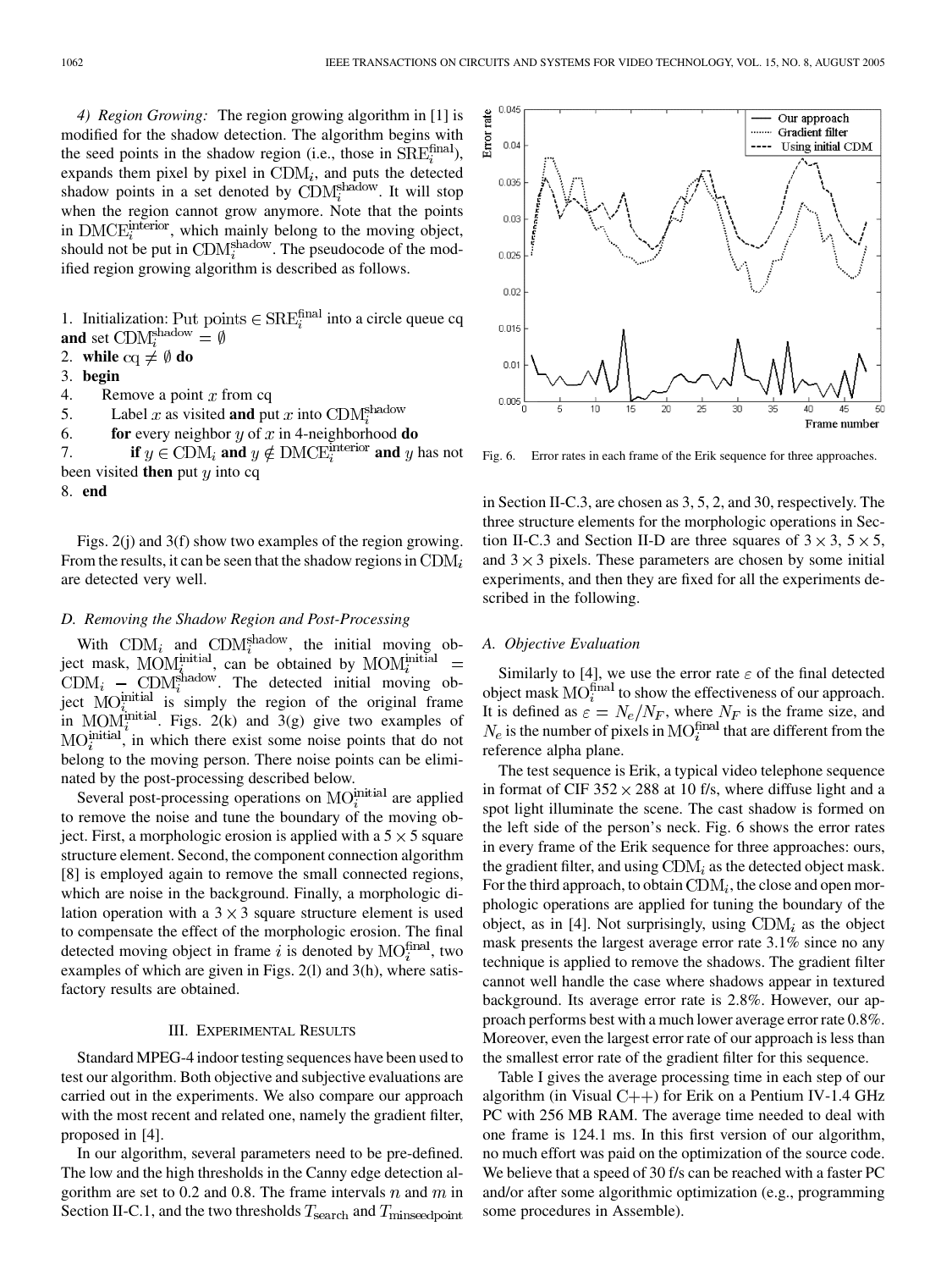TABLE I AVERAGE PROCESSING TIME IN EACH STEP OF OUR ALGORITHM

|                         |                                |      | Average Time (ms) |  |
|-------------------------|--------------------------------|------|-------------------|--|
|                         | Canny Edge Detection           |      | 35.0              |  |
|                         | <b>Obtaining Initial CDM</b>   |      | 34.6              |  |
| Shadow Region Detection | Multi-Frame Integration        | 1.3  |                   |  |
|                         | <b>Edge Extraction</b>         | 1.2  |                   |  |
|                         | <b>Finding Interior Moving</b> | 1.0  |                   |  |
|                         | Canny Edges                    |      |                   |  |
|                         | <b>Edge Matching</b>           | 0.4  | 22.1              |  |
|                         | Seed Region Formation          | 6.0  |                   |  |
|                         | Morphologic Dilation           | 12.0 |                   |  |
|                         | Region Growing                 | 0.2  |                   |  |
| Shadow Region Removal   |                                |      | 1.4               |  |
| <b>Post Processing</b>  |                                |      | 31                |  |
| Total                   |                                |      | 124.1             |  |



Fig. 7. Comparison of the gradient filter and our approach for Hall frames 60 and 70. (a) Hall frame 60. (b) Result by GF. (c) Result by ours. (d) Hall frame 70. (e) Result by GF. (f) Result by ours.

#### *B. Subjective Evaluation*

Three most commonly used MPEG-4 indoor testing sequences, Hall (CIF  $352 \times 288$  at 30 f/s), Erik (CIF  $352 \times 288$ at 10 f/s), and Silent (CIF  $352 \times 288$  at 30 f/s), have been used to test our algorithm. For all the frames in these sequences, our algorithm can obtain satisfactory results of moving object segmentation. We have also compared our approach with the gradient filter (GF) in [[4\]](#page-6-0) and found that our algorithm performs better.

Fig. 7 shows the results obtained by our algorithm and the gradient filter for Hall frames 60 and 70. We see that some parts of the moving person are misclassified by the gradient filter due to the weak edges and less texture on the walking person. There is a gap on the right arm in Fig. 7(b) and a gap on the left leg in Fig. 7(e) of the person. On the other hand, our algorithm presents very good results [Fig. 7(c) and (f)] Fig. 8 shows the comparisons between the two approaches for Erik frames 18 and 38. In this sequence, the shadows appear in the highly textured background. We can see that the gradient filter cannot well distinguish the shadow in the textured background from the moving object [Fig. 8(b) and (e)] However, our algorithm obtains much better results [Fig. 8(c) and (f)] More comparisons are given in



 $(d)$ 

 $(f)$ 

Fig. 8. Comparison of the gradient filter and our approach for Erik frames 18 and 38. (a) Erik frame 18. (b) Result by GF. (c) Result by ours. (d) Erik frame 38. (e) Result by GF. (f) Result by ours.

 $(e)$ 



Fig. 9. Comparison of the gradient filter and our approach for Silent frames 112 and 268. (a) Silent frame 112. (b) Result by GF. (c) Result by ours. (d) Silent frame 268. (e) Result by GF. (f) Result by ours.



Fig. 10. Results obtained by our algorithm for some frames of the three sequences. (a) Erik frame 8. (b) Erik frame 16. (c) Erik frame 24. (d) Erik frame 42. (e) Hall frame 35. (f) Hall frame 105. (g) Hall frame 199. (h) Hall frame 257. (i) Silent frame 34. (j) Silent frame 96. (k) Silent frame 153. (l) Silent frame 217.

Fig. 9 for two Silent frames. Although the gradient filter can remove the shadows on the left side of the lady, it fails to detect the shadows on her right side [Fig. 9(b) and (e)] but our approach